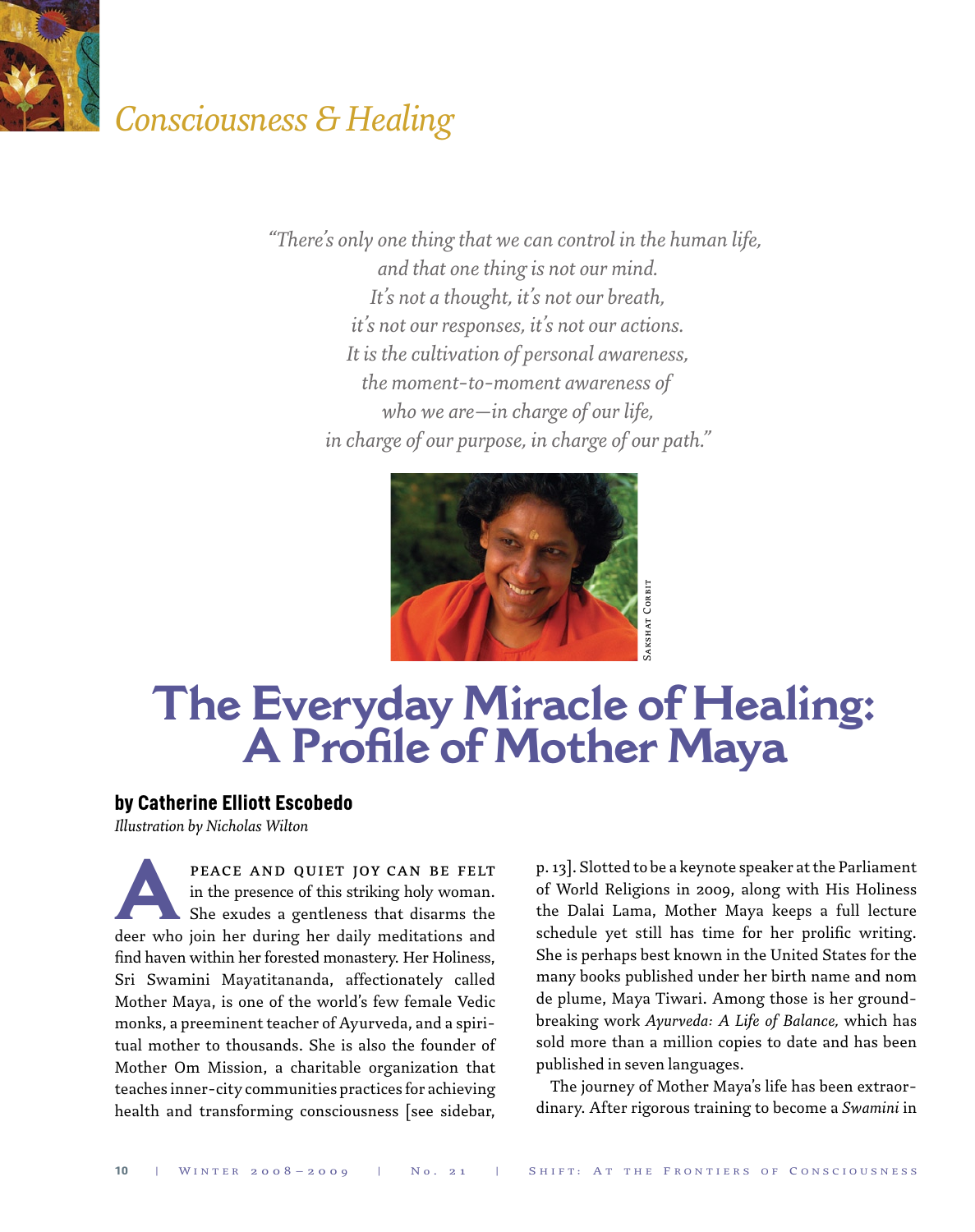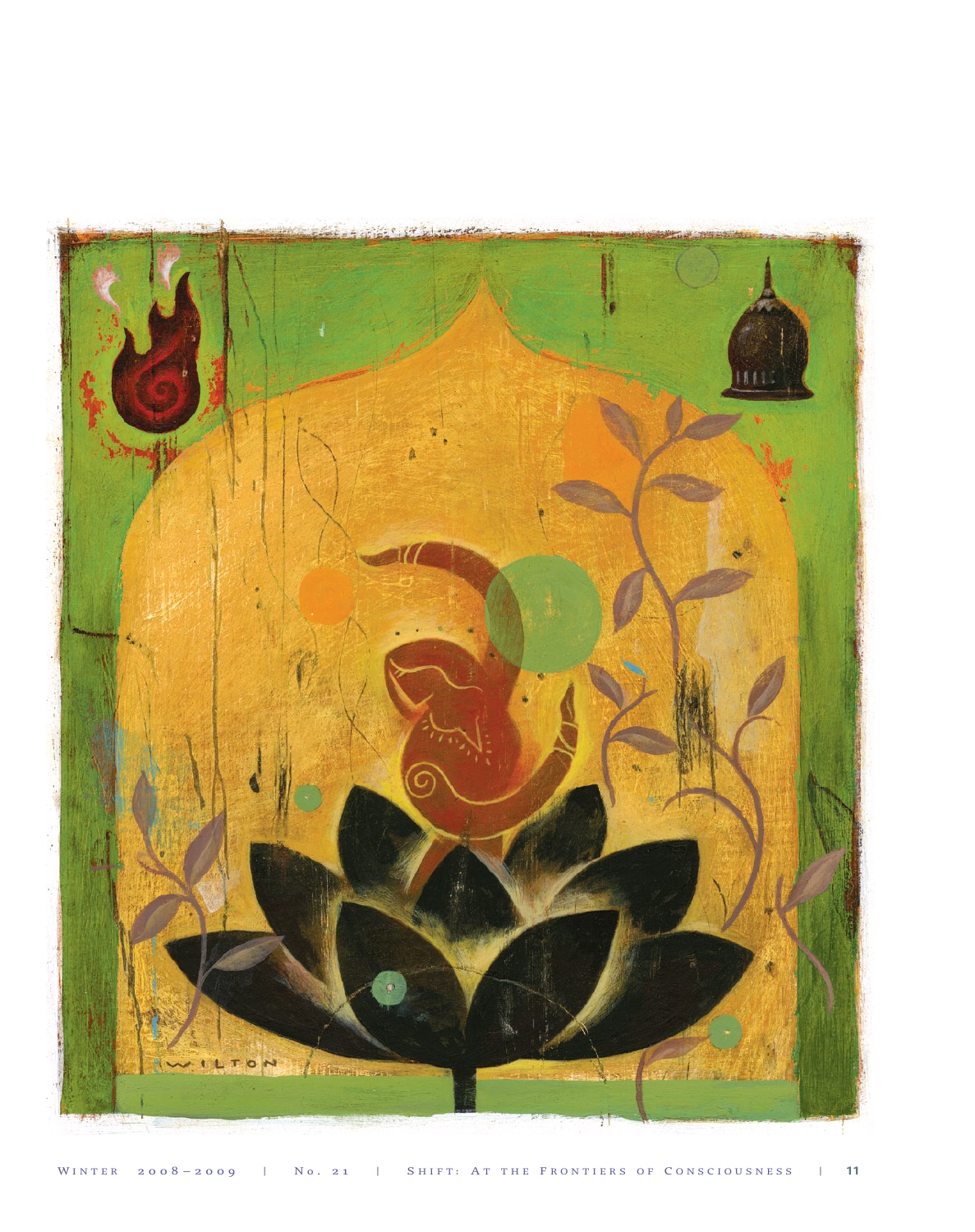the Hindu ancestry of her birth, she is now honored as a *Synnasini* ("one who bears the title of Her Holiness") in the monastic tradition of Veda Vyasa in India. Unlike most who wear the robes of a spiritual leader, however, Mother Maya has experienced the pinnacle of worldly success: Maya Tiwari was a luminary of New York's fashion industry, befriended by the rich and famous. And like many of us, she has experienced the stillness of despair and suffering; she was diagnosed with terminal ovarian cancer at the age of 23. Her odyssey through that illness led to a complete recovery, and also to the deep wisdom evident within her today. Her astonishing transformation lends credibility to her teachings, for she has experienced firsthand every step of the healing model she shares.

#### **A Prodigal Daughter Returns**

Given the family name of Maya Tiwari, she was raised in a traditional Hindu home in British Guyana, daughter of a Brahmin father, Pandit Bhagwan Tiwari, whose family was brought to the region from British India as spiritual shepherds to the numerous indentured laborers who worked the sugar cane plantations. These laborers,

**Her astonishing transformation lends credibility to her teachings, for she has experienced firsthand every step of the healing model she shares.**

although not slaves by name, were transported by sea to Guyana and suffered egregious indignities during their passage. To cope with the cultural displacement, the Indian Guyanese clung tightly to their native heritage, preserving the rich traditions of the Hindu culture in their new, imposed homeland. Resolving this legacy of ancestral pain would later catalyze Mother Maya's personal healing and lay the foundation for her life's work.

Imbued with fond memories of daily life in Guyana, Mother Maya describes her early years to be "like living in a fourth-world country," lacking in all modern advancements but deeply connected to family and to nature's rhythms. She completed four years at Berbice College in Guyana by the unlikely age of 15, and urged to go to the United States by her doting father, who feared for his children's welfare in a country on the verge of civil unrest, she headed to Manhattan in 1968, where she intended to earn a law degree at NYU. She began law school but soon after kindled a stimulating friendship with the world-renowned acting instructor Stella Adler and became the youngest student of the Stella Adler Conservatory. After excelling in acting school, she found herself working in costume and fashion design, and at the age of 22, had opened her own exclusive Madison Avenue boutique, Maya. Her client list included fashion icons such as Jackie Onassis; top fashion magazines called her an innovator in fashion who was giving Amer-

> ican women a unique look. Maya Tiwari was living an American dream: influential friends, glamorous parties, fame, beauty, and wealth—yet in the midst of all this success, her nightly dreams were increasingly disrupted by images of the turbulent racial wars impacting her family in Guyana.

> To keep up with the momentum of her New York success, Tiwari had avoided all news of home and estranged herself from

her family, until the dichotomy of the life she was leading and the life she had left behind became too great to reconcile. "My spirit was becoming more and more exhausted, yet I responded by keeping frantically busy, suppressing any awareness that something could be wrong with my life," she recalls.

One morning on her daily walk through Jackson Square park, a flock of pigeons flew away from her. Drawing from her early ancestral training, she took this as a sign that she was seriously ill. A gynecologist subsequently diagnosed her with an unusual strain of ovarian cancer, which had already taken a firm hold in her uterus. After 12 surgeries spanning years of treatment, which included a near-death experience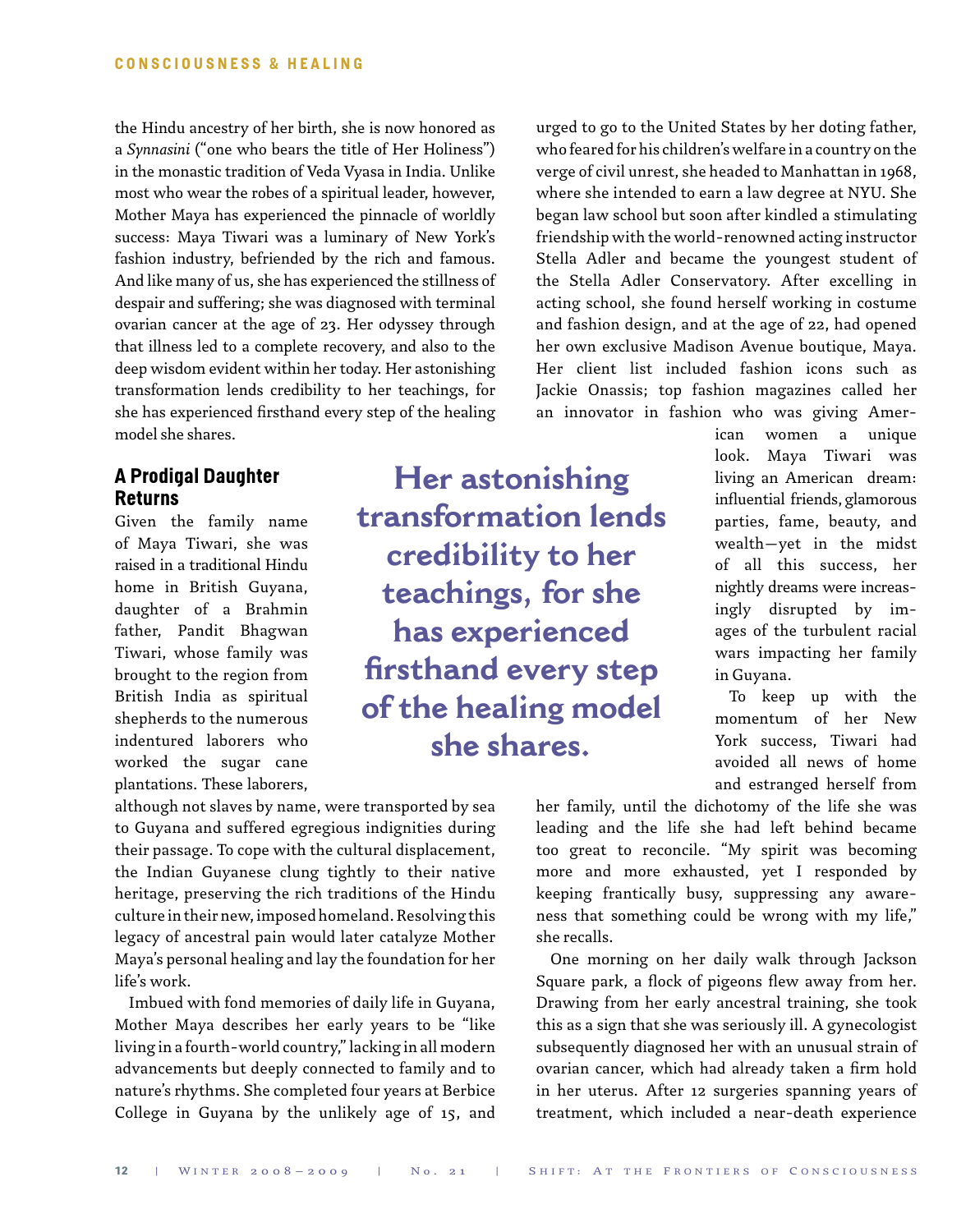on the operating table, Tiwari was told she had only a few months to live. She was offered a sterile hospital bed and high doses of morphine to ease her into an inevitable death.

In anguish over the idea of dying in a hospital with a drugged spirit, she retreated to a friend's Vermont home in the middle of winter to prepare to die. She wanted to spend the short time she had left in clarity, seeing the truth of who she was. Too distraught to eat, she fasted and prayed in silence—and wept relentlessly over the pain in her own life and the lives of her ancestors. Visions of communing with her father were her only comfort, visions that she later learned her father shared during this time. She poured out her heart to him in these visions, disclosing her anguish and asking his forgiveness. He, in turn, lovingly but firmly pointed out that she had allowed her pain to block her connection to the Divine Mother: "In recognizing our ultimate connection to the Divine," he counseled, "we also recognize the ancient truths that we must live by, as well as the unique role each of us is destined to fulfill."

Tiwari realized that she could not run from the grief of a life estranged from what she held dear. "Times of illness force us to stop in our tracks and begin to see the most important things in our lives," she says. "No matter what challenges or conflicts we are facing, what dreams we are giving up or goals we are not accomplishing, or accomplishing way too much of, it boils down to the simple understanding that 'I do not want to hurt.' It is the compelling understanding we must face so that we can begin to reconcile what we have to do and begin to live in a very different realm of reality—a more heightened form of awareness. And if we can capture that understanding, we can reconcile our journey out of life or back to life."

Like the Greeks' mythic Persephone, who was abducted by the Lord of the Underworld but returned to the living realm, Tiwari was destined not to be consumed by the darkness of her cancer but to transmute the powerful lessons of her descent into a new and changed life. Six months passed during her time in Vermont, and when she ventured out from her cabin in the spring of 1978, weighing 90 pounds and shaking uncontrollably, she sensed she would survive. She emerged from those woods a woman reconnected to her rich spiritual heritage and intent on leading a life true to her spirit. "My survival through ovarian cancer—along with the largesse of Vedic traditional wisdom—became the nexus for everything that I do and teach today. Also, my opening to that inner awareness of the Divine, which has never been challenged again and which continues to grow in profundity and compassion, led to my work with inner medicine."

#### **Wise Earth Ayurveda**

Mother Maya has been working fervently ever since to restore the long-lost knowledge of the Vedas knowledge, she explains, that has been out of practice or distorted since the beginning of India's medieval age (tenth century CE). She has taught millions of people her innovative approach to healing, called Wise Earth Ayurveda®, through her books and the Wise Earth School of Ayurveda, the first Ayurveda school in the United States, located near Asheville, North Carolina. Grounded in the belief that each of us

#### **Mother Om Mission**

Founded by Mother Maya in 1998, this nongovernmental charitable organization teaches people in some of New York's poorest inner-city neighborhoods and in her native home of Guyana, South America, how to transform violence, poverty, and disease into harmony, nurturance, and health. MOM empowers at-risk communities to reclaim a sense of shared responsibility for their well-being through Ayurveda-based health education and services. Women in crisis have been the primary focus in MOM's development, as health practitioners and instructors address the numerous layers of physical, emotional, and spiritual challenges women in poor communities face daily—from interracial and domestic violence to drug and alcohol abuse, suicide, and life-threatening diseases such as diabetes, cancer, and AIDS. MOM has helped transform the lives of thousands of seriously health-challenged adults, and as many children with learning disabilities, who have been successfully weaned off potentially damaging drugs. MOM has also been successful in determining and targeting dominant disease patterns generic to ancestral communities and has helped to substantially reverse these health and behavioral disorders. For more information about MOM, go to www.motherom.org. *—VS*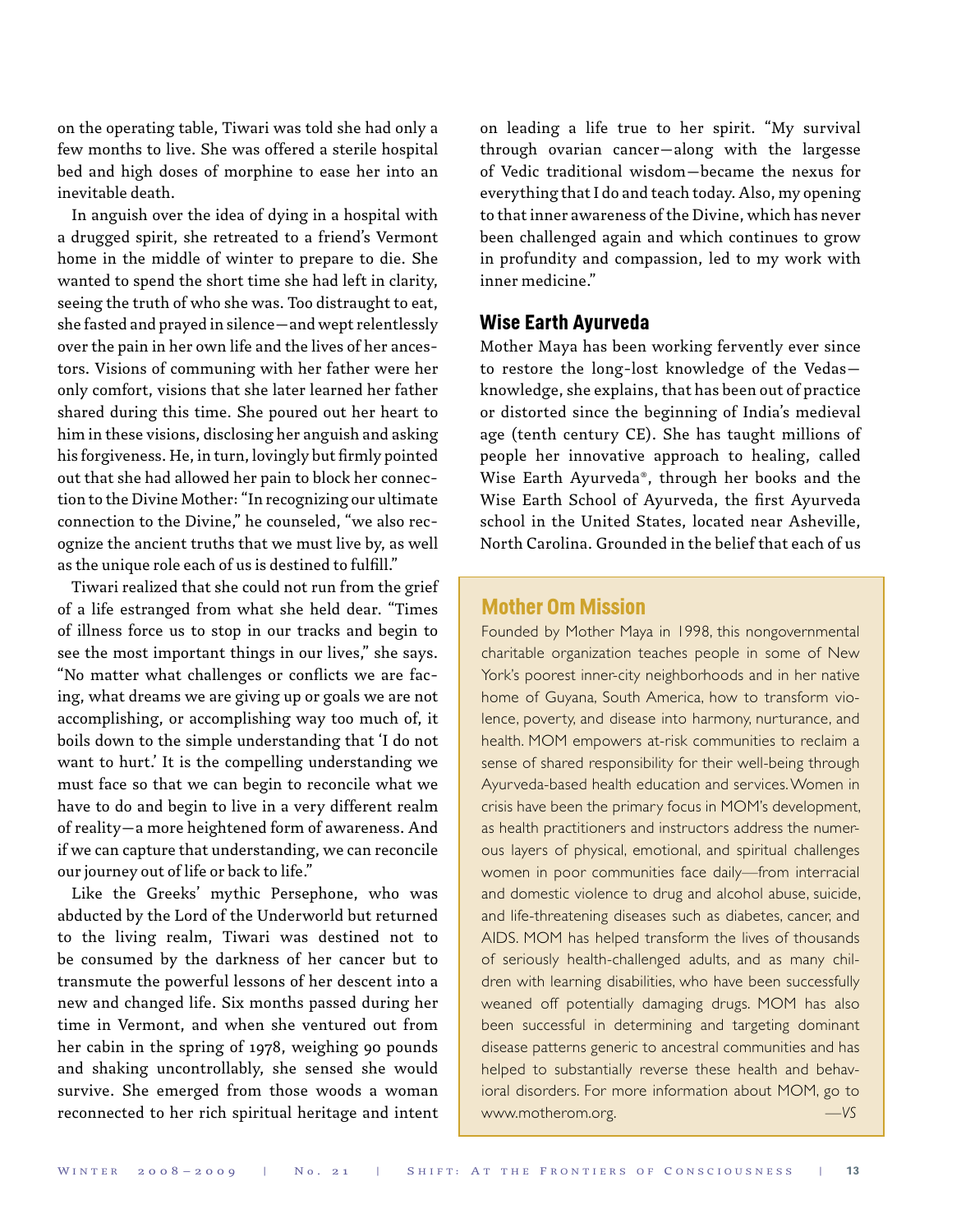has an extraordinary inner resource for healing, our "inner medicine," which we can access by transforming our consciousness, Mother Maya and those she trains are helping people to treat and even heal themselves of challenging and devastating conditions such as infertility, cancer, and HIV/AIDS.

"We are *guiding* folks with their own energy," she emphasizes. "I do not see myself as a healer or those I train as healers. We help guide people to shift their understanding, their awareness. The premise of Inner Medicine® is that no doctor, medicine, or external activity can heal for us, although they can contribute to our healing once we are aware of the choices we make. We need to continually ask ourselves the most fundamental questions: *Will this choice work for me? Is it part of the destiny and path I am to tread in accomplishment of my life's purpose?"* Additionally she explains, "Through

### **Honoring Our Ancestors: Healing the Past and Reclaiming Our Spirit**

The Vedic sages recognized that each of us exists as an interdependent being and that we are all linked to the universe through our ancestry.They predicted that the collective grief of the modern world would be caused by the loss of our ancestral memory. When ancestral memories are blocked, a part of our psyche is blocked from innate intuitive guidance. We forget who we are at the deepest levels. When we do not remember our ancestors, we also fail to recognize ancestral traumas that continue to influence our lives, thereby reenacting patterns that originated in the history and memory of our family lines. These blueprints may appear as seemingly impregnable obstacles in the way of our joy, health, and abundance.

A part of Mother Maya's Inner Medicine® program, Honoring Ancestors is a dynamic, time-honored methodology that cultivates personal awareness to free individuals from ancestral pain, illness, and despair; it transcends the boundaries of all traditions and is easy to incorporate into daily life.

**Mother Maya will be at IONS** to share this work in September 2009. (In the Vedic calendar, autumn heralds the "season of the ancestor," the perfect time to remember and release ancestral memories.) For more information about this event, go to http://www.noetic.org/events.cfm. For more information about Mother Maya's event schedule, see www.wisearth.org. *—VS* breath, sound, and food—by basically learning to take the foods that are available to them and respond to them with awareness—people are able to generate within themselves an awareness of vibrant interconnectedness. This process is not casual, and I know there can be a lot of skepticism about it, as there are many models of healing out there. But the vast education of the Vedas and Ayurveda has given us this tome of understanding of the cosmic anatomy behind the physiological and psychological anatomy of the human person."

Ayurveda, which literally means "knowledge of life and longevity," is a system of holistic medicine developed more than 7,000 years ago by the *rishis*, India's great physicians, physicists, and theologians. The rishis authored Hinduism's oldest sacred texts, the Vedas. These scholarly tomes detailed nearly every facet of life, including the sciences—such as medicine (including surgery), astronomy, physics, mathematics, and architecture—and the world's oldest known spiritual practices, including yoga, now widely known here in the West. Ayurveda is a cosmic blueprint for creating overall health, with principles deeply rooted in honoring the intricate balance between the body, mind, spirit, and rhythms of the universe. Through intense observation, the rishis discovered that the universe has a spiritual anatomy, its own rhythm and memory, which greatly influences the inner workings of the human body. They observed that by living with an awareness of the natural rhythms within us and surrounding us, we could establish perfect health.

Wise Earth Ayurveda focuses on the cultivation of the following core principles:

- *• Wholeness: Realizing the true self to be one with nature*
- *• Simplicity: Practicing humility through surrender to nature's intelligence*
- *• Harmony: Committing to harmony within and without*
- *• Memory: Restoring cosmic, cognitive, and ancestral memories*
- *• Rhythm: Honoring nature's nourishment in food, breath, and sound*
- *• Sacred Practice: Aligning every activity in accord with nature's rhythms*
- *• Consciousness: Cultivating inner awareness*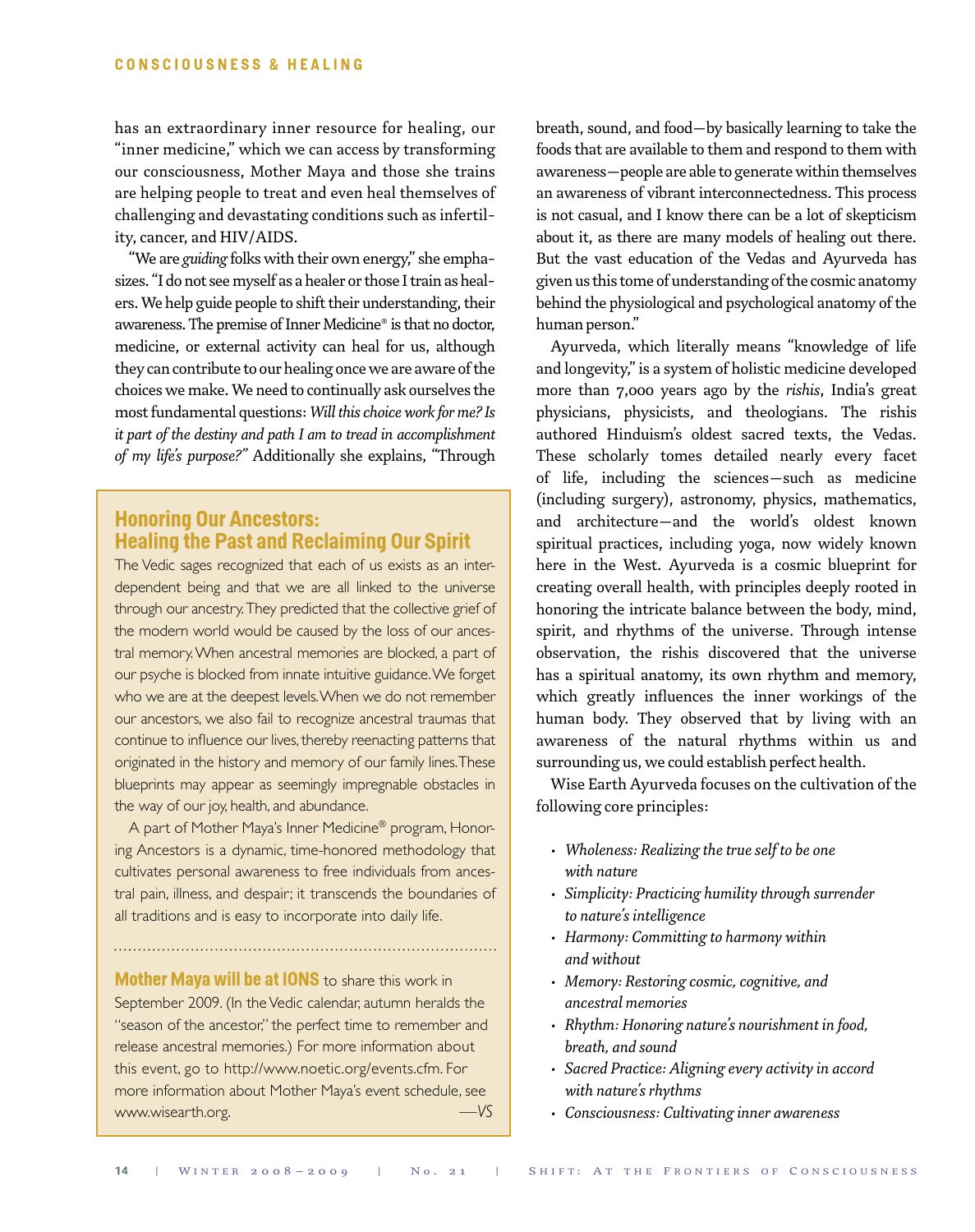At the heart of Mother Maya's health model is the recognition that "each of us has an immutable spirit that can transcend every challenge—once we learn to invoke our pure spirit and human awareness." In Wise Earth Ayurveda, cultivating inner awareness is accomplished in part through *sadhanas—*conscious practices that connect us to the Divine, to nature, and to ourselves. A sadhana can be a formal meditation or the creation of a wholesome meal for your family. Many sadhanas prompt a pause from everyday life, particularly important for those struggling with illness. "Start by taking an hour a day, start by taking one day a week off, start by taking a weekend away from your norm," Mother Maya counsels. "Begin to take pause from everything that you know, everything that has become your daily operation."

"When we are in touch with the divinity within us," she points out, "we become free. We have a sense of freedom in expression, of lightness within, freedom of not being so compelled to live the goal-oriented, stress-driven lives that we all contribute to. Health begins to become more center-poised, and we are then quickly able to separate what serves us from that which does not. The main thing in life is no longer the accomplishment of specific goals at any cost. One of the things that women in particular endure today is a total inundation of stress, even with the holistic work they are doing. Everything seems to get fit into an already overdriven life. There's only one thing that we can control in the human life, and that one thing is not our mind. It's not a thought, it's not our breath, it's not our responses, it's not our actions. It is the cultivation of personal awareness, the moment-to-moment awareness of who we are—in charge of our life, in charge of our purpose, in charge of our path."

#### **Living with Awareness**

The need to pause, not only as a preventive measure to stave off disease but as a path toward healing and greater self-knowledge, is a strong premise and hard-won lesson of Mother Maya's work. It's vital that we remain aware of our true and highest purpose by periodically asking ourselves the difficult questions: *What has led to my unhappiness, and which dreams are not being realized? Do these dreams come from the desire to fulfill a worldly goal,* 

*or are they coming from a longing to accomplish the path and purpose of who I really am?* "There is a significant difference between doing what we feel obligated to do and doing what our inner self is truly calling us to do," Mother Maya explains. "And that clarity comes from awareness."

By pausing through meditation, reflection, and sadhana, we will also be better prepared for the natural passages, such as menopause, that prompt us to reevaluate our lives. "Perhaps we've been going too fast in the wrong direction. Perhaps we've been going too fast in the right direction. Perhaps we've been going too slowly in no direction whatsoever. Whatever it may be, illness forces us to take pause at that milestone. And disease is only a milestone; it's not our greater purpose. And good health is also not our greater purpose in life—the greatest purpose in life is to experience complete awareness."

While acknowledging that she has great respect for the medical profession, Mother Maya emphasizes that her work with Inner Medicine is "to help us understand that we have the greatest medicine within our body, within our mind, within our constitution. Once we learn how to harness it, we can remain in the flow of health and healing. Healing is a reality that is happening at every moment of our lives if we are aware of it. It is the ongoing flow of life—we heal at all times. We heal at birth. We heal into life. We heal into death—and ultimately into pure consciousness." She adds, "I don't see healing as extraordinary. I see misery as extraordinary. I see dying unfulfilled as extraordinary. I see the onslaughts and violence to our communities as extraordinary. But I do not see healing or the quantum leaps that the spirit can make as a miracle at all. It's quite the norm for us as humans."A



**CATHERINE ELLIOTT ESCOBEDO** *is a writer, editor, and publishing consultant in Northern California, who can be reached through www.wordsage.net. She is currently editing Mother Maya's forthcoming book,* Abundance: From Feast

to Fast, *written under the nom de plume Maya Tiwari and scheduled for release in early 2009.*